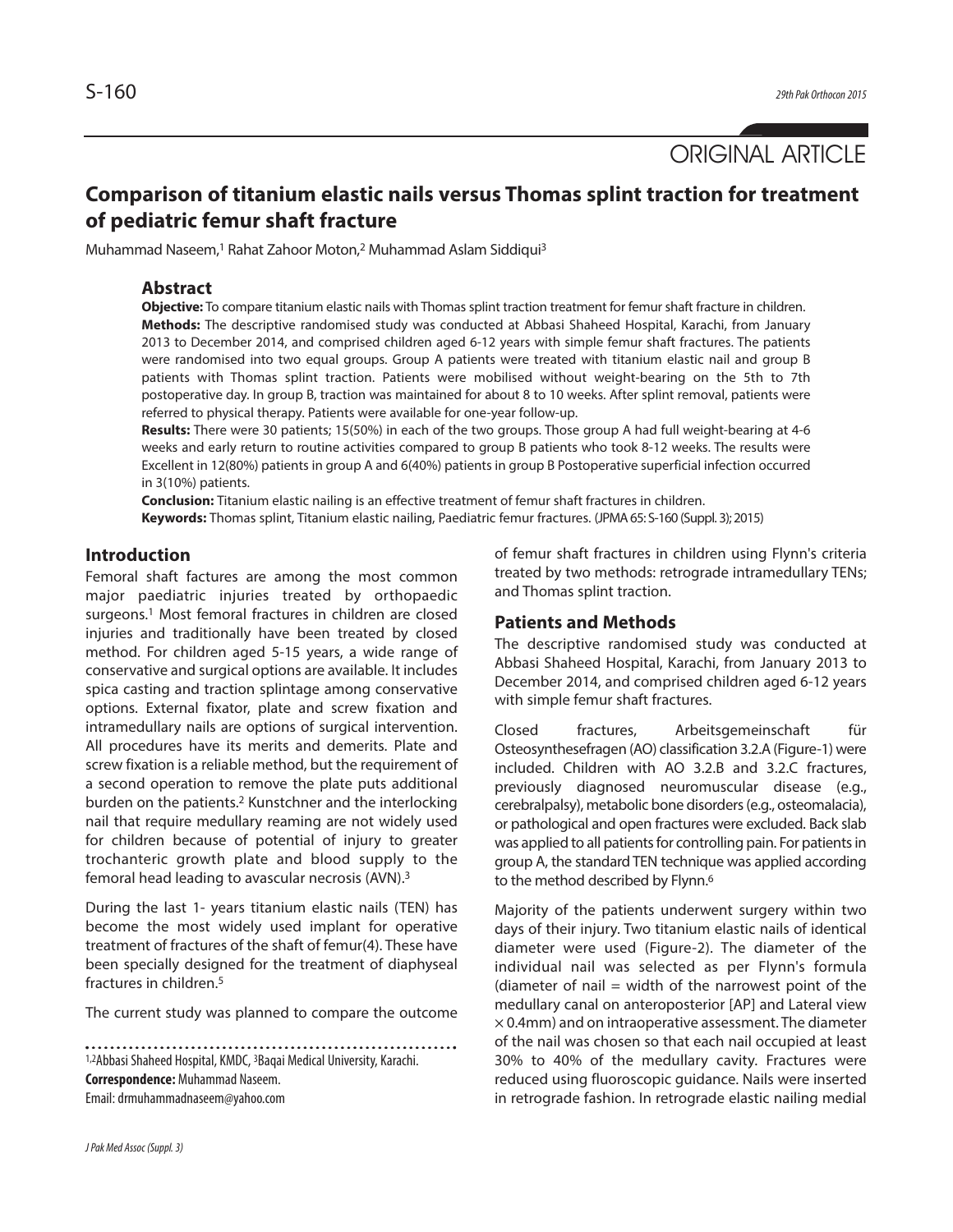and lateral incisions were made 2.5-3.5cm proximal to distal physis (Figure-3). The nails were pre-bent sufficiently so that apex of the bowed nails rested at the same level on the fracture site to ensure a good equal recoil force. The nails were driven proximally in divergent manner and the tips got anchored approximately 1cm proximal to the physis. Postoperatively, patients were nursed in supine position with the operated leg elevated on a pillow. Patients were mobilised without weightbearing on the 5th to 7th day postoperatively. Partial weight-bearing was started at three weeks and full weight-bearing by 6 to 8 weeks.

For Patients in group B, Thomas splint traction was applied within 24 hours of admission (Figure 4). The traction was maintained for about 8-10 weeks depending on the age of the patient. After splint removal, patients were referred for physiotherapy. Follow-up visits were at 2, 4, 12 and 24 weeks after discharge. Patients were available for one year follow-up. Radiological union, limb alignment, limb length discrepancy (LLD) and wound-site infections were assessed at each visit.

Data was analysed using SPSS 17.0.

#### **Results**

There were 30 patients; 15(50%) in each of the two groups. Mean age was 8±2.17 (SD) years in group A and 9±2.00 (SD) years in group B. Femur shaft fracture occurred more frequently in male children than in female in both groups (Table-1).

Fracture union time was 4-6 weeks in group A and 9-12 week in group B. Radiological evidence of union was achieved in all cases. Flynn's criteria was used to assess prognosis (Table2).



Figure-1: Procedure Entry ports of titanium elastic nail.



**Figure-2:** Xray showng Fracture shaft femur.



Figure-3: Xray showing Post-operative titanium elastic nail.



**Figure-4:** Xray showing Femur shaft fracture with Thomas splint applied.

The results were Excellent in 12(80%) patients in group A and 6(40%) patients in group B (Figure-5).

Entry-site wound infection developed in 3(10%) patients